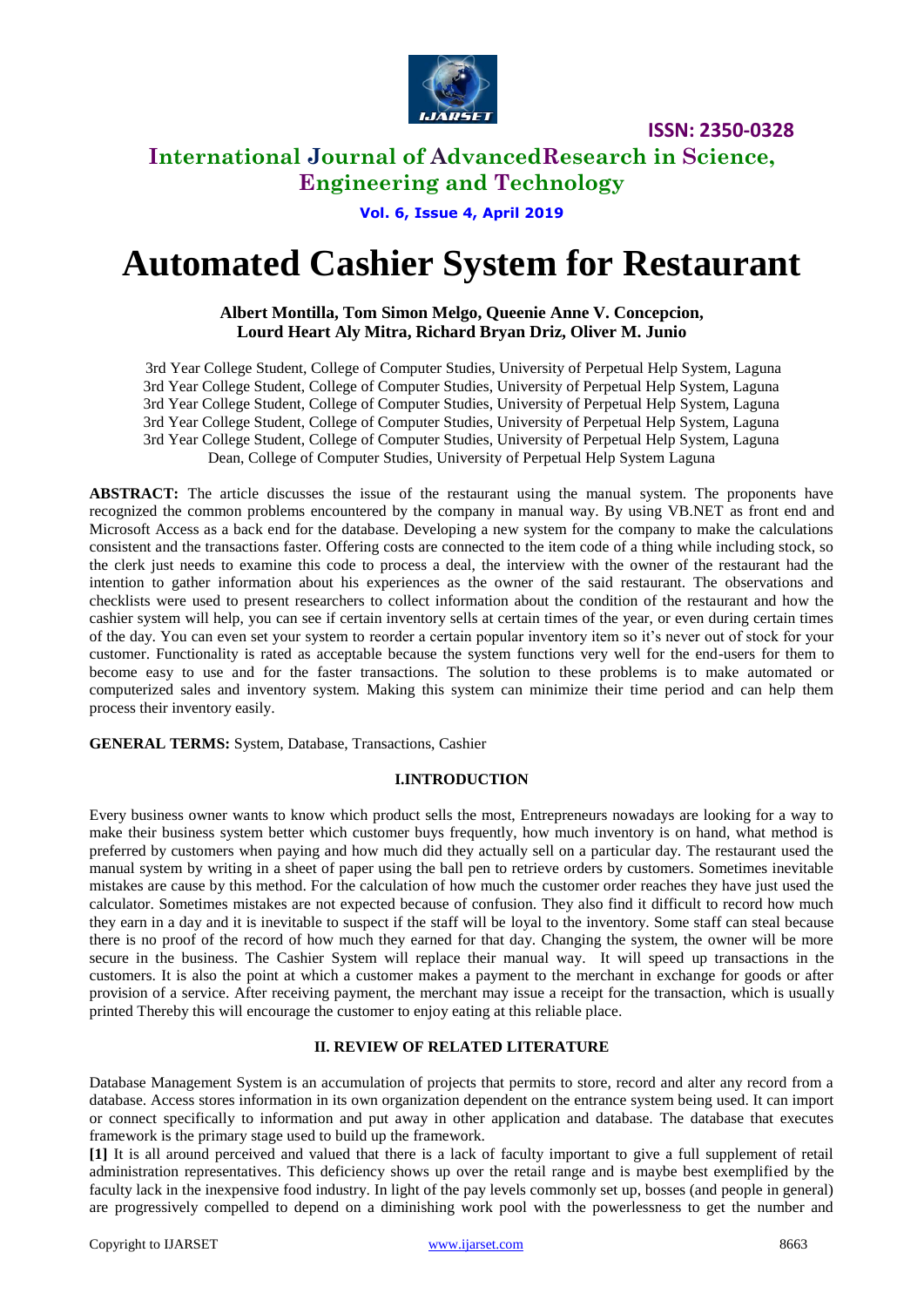

### **International Journal of AdvancedResearch in Science, Engineering and Technology**

## **Vol. 6, Issue 4, April 2019**

dimension of faculty which would some way or another be favored. **[2]** Electronic Computer is led over a PC organize, for example, the Internet, which interfaces a vendor with numerous potential clients, and associates every potential client with a few shippers. So as to execute exchanges electronically, both the trader and the client need to play out their particular capacities utilizing different programming segments that will enable them to electronically mirror their regular jobs in the exchange procedure. **[3]** A self-administration dissemination framework for use with articles bearing individual media that contain distinguishing proof information recorded in machine coherent structure, and, all the more especially, to programmed registration hardware for use in markets or something like that. **[4]** From the client's outlook, there is blockage emerging from the utilization of shopping baskets in thin passageways, remaining in line to achieve a registration terminal and to pay for the chose things, and the bother of emptying the chose things onto the transport just to pivot and load them again into the truck after the things are stowed. From the retailer's viewpoint, there are work costs related with giving clerks at a majority of registration terminals, work costs related with restocking the racks of items, security expenses and shoplifting misfortunes, and a restricted measure of rack space accessible for showing the retail things. **[5]** The incorporation and handling of buys whereby a check is utilized as the essential wellspring of ID of the individual and of the person's bank and whereby the financial balance is charged.

#### **III. METHODOLOGY**

Cashiering system is software that is the most important tool for a fast-food restaurant. And also base on fast food management software with a combination of useful functions. The system can see menu items, customer bills and sales reports, which can see what items were sold as well as earnings over the past month.

Agile software development is the method that we used to increase its system efficiency and it can easily adapt to changes. As we begin in developing our system we plan on how the system will be effective and efficient then we evaluate our clients need then we start to design the system and develop in a way of being efficient and reliable to the client. In order to continue to grow business it must continue to be profitable and responsible for the use of the cashiering at a fast food restaurant. The Fast Food Cashier highlights activities such as customer greetings, procurement and delivery of orders, helping with food preparation, solving customer complaints and handling currency transactions. Training your cashiers to say "What's your order?" is a great place to start, but there are many other strategies you can use to promote the hint of selling and security software so that it will not rob and deceive the data saved by anyone. It should also take positive attitude, strong work ethics, and good communication are not always considered the most important. This is because most people working in a fast-food need to be trained as soon as possible. However, in a fast-food restaurant, interaction with a staff member can make or break their experience.

#### **SYSTEM ARCHITECTURE**



Figure 1.0 System Architecture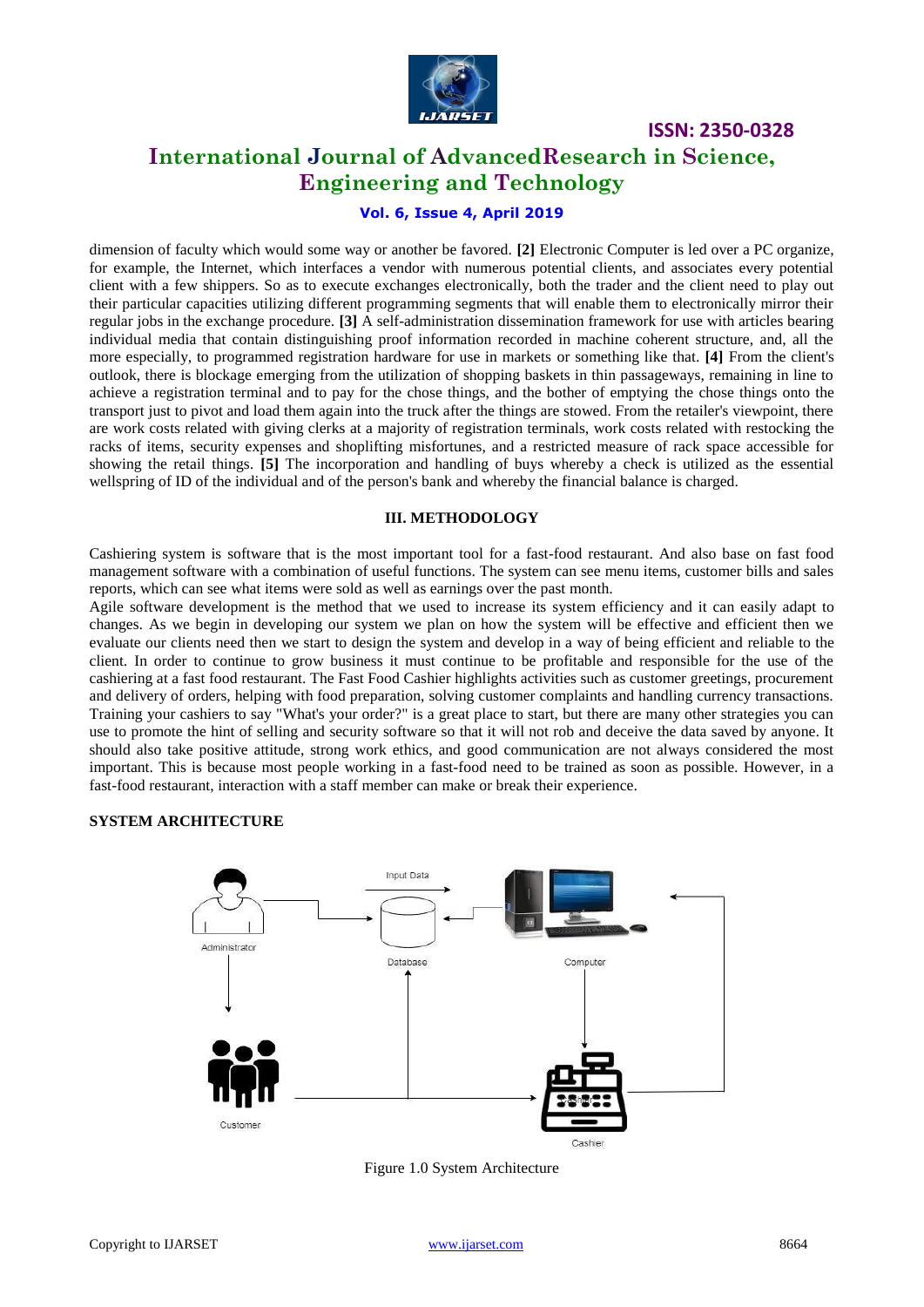

## **ISSN: 2350-0328 International Journal of AdvancedResearch in Science, Engineering and Technology**

#### **Vol. 6, Issue 4, April 2019**

The administrator's computer, typically a personal computer that is connected and has the access on the database. The owner has the capability to access and view the sales report of the whole system. Which can help him/her to see if there is something wrong and easily troubleshoot it? The cashier can easily determine the customer's order and can identify what is their best seller. It also help him/her to easily transact faster than in manual ordering system.



Figure 2.0 Use Case Diagram

The developers would like to recommend for further enhancement. In the given diagram above, it shows that the owner has the full access of the system. In addition, it can help the owner to understand the flow of his business. As you can see, the owner/proprietress can create, edit/update, view sales report, view transaction history, print customer bill, can delete and manage transactions and billing information while the cashier can only manage the transaction and billing information.

#### **A. DATA GATHERING PROCEDURE**

We used to make some observations checklists and questionnaires. The interview with the owner of the restaurant had the intention to gather information about his experiences as the owner of the said restaurant. The observations and checklists were used to present researchers to collect information about the condition of the restaurant and how the cashier system will help his business to become better and more efficient.

#### **B. COLLECTION AND ANALYSIS**

Cashiering system is very important to focus on everyday activities because they are well managed after you are able to take care of other important aspects that will lead to continuous improvement. You can even set your system to reorder a certain popular inventory item so it is never out of stock for your customers. With a quality inventory management system you have detailed records of every asset in your business.

#### **IV. RESULTS AND DISCUSSION**

The results shows that the system is efficient and easy to manage by the owner. The following discussion will focus on the application, appropriateness and usefulness of the system.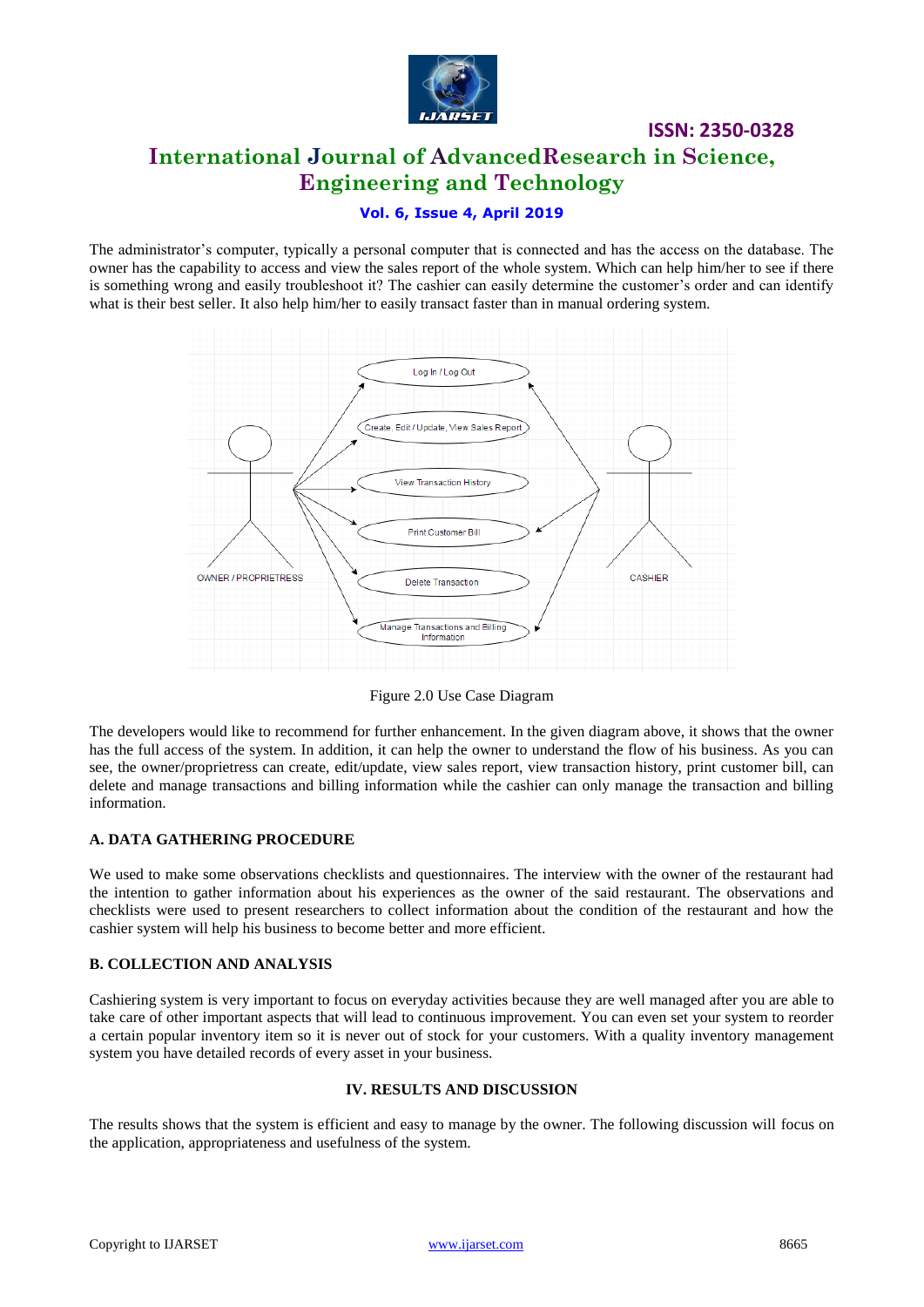

## **International Journal of AdvancedResearch in Science, Engineering and Technology**

#### **Vol. 6, Issue 4, April 2019**

| Cashier                                                                                                                                                                                | $\Box$<br>$\times$                                                             |
|----------------------------------------------------------------------------------------------------------------------------------------------------------------------------------------|--------------------------------------------------------------------------------|
| <b>MENULIST</b><br>$\hat{\phantom{a}}$<br>-PASTA-<br>P1<br>Seafood Marinara P120<br>P <sub>2</sub><br>Shrimp Basil P120                                                                | <b>Product Code</b><br><b>Product Price</b><br>Quantity<br><b>Product Name</b> |
| P3<br>Chicken White P120                                                                                                                                                               | <b>ADD</b><br><b>SEARCH</b>                                                    |
| P4<br>BN Pasta P140<br>-Potato Madness-<br>PM <sub>1</sub><br>French Fries P90<br>PM <sub>2</sub><br><b>Insanity Fries P150</b><br>PM3<br>Cheesy Fries P150<br>PM4<br>Pizza Fries P175 | Quantity_Bought Total_Bill<br>Product_Code<br>Product Name<br>Product Price    |
| RM1<br>Beef Tapa P139<br>RM <sub>2</sub>                                                                                                                                               | <b>VOID</b>                                                                    |
| Burger Steak P140<br>RM3<br>Garlic Beef P149                                                                                                                                           | Payment<br>TOTAL ORDERED P -<br>Change P-                                      |
| RM4<br>Sauced Barbecue Ribs P185<br><b>RM5</b>                                                                                                                                         | <b>PROCESS</b><br><b>RETURN TO MAINPAGE</b>                                    |

#### Figure 3.0 Menu List

In Figure 2.0, the system allows the user to add, search, void and process the order of the customer. Only the cashier or the authorized person is allowed to operate the system. In this portion, they can easily find the order of their customer. And after you fill up the product code, product price, product name and quantity. The add button will input the customer's order for the receipt. And the search button helps the cashier to sight if the product is available. Then the void button cancels the wrong input of order.

|                         | a SalesReport<br>$\times$<br>□ |                 |                       |                 |            |   |  |
|-------------------------|--------------------------------|-----------------|-----------------------|-----------------|------------|---|--|
| Enter Product Code Here |                                |                 |                       |                 |            |   |  |
|                         |                                |                 |                       |                 | Search     |   |  |
|                         | ID                             | Product_code    | Product_name          | Quantity_Bought | Total_Bill | A |  |
| ь                       |                                | P <sub>2</sub>  | Shrimp Basil          |                 | 120        |   |  |
|                         | $\overline{2}$                 | P <sub>2</sub>  | Shrimp Basil          | 1               | 120        |   |  |
|                         | 3                              | PM <sub>1</sub> | French Fries P90      | 3               | 270        |   |  |
|                         | 4                              | P <sub>1</sub>  | Seafood Marinara      | 1               | 120        |   |  |
|                         | 5                              | PM4             | <b>Pizza Fries</b>    | 1               | 175        |   |  |
|                         | 6                              | RM <sub>3</sub> | <b>Garlic Beef</b>    | $\overline{2}$  | 298        |   |  |
|                         | 7                              | P <sub>3</sub>  | Chicken White         | 1               | 120        |   |  |
|                         | 8                              | P <sub>3</sub>  | Chicken White         | 1               | 120        |   |  |
|                         | 9                              | PM <sub>2</sub> | <b>Insanity Fries</b> | 323             | 48450      |   |  |
|                         | 10                             | P <sub>3</sub>  | Chicken White         | 1               | 120        |   |  |
|                         | 11                             | PM <sub>2</sub> | <b>Insanity Fries</b> | 323             | 48450      |   |  |
|                         | 12                             | P <sub>2</sub>  | Shrimp Basil          | 3               | 360        |   |  |
|                         | 13                             | P <sub>2</sub>  | Shrimp Basil          | 1               | 120        |   |  |
|                         | 14                             | PM <sub>1</sub> | French Fries P90      | 3               | 270        |   |  |
|                         | 15                             | P <sub>3</sub>  | Chicken White         | 3               | 360        |   |  |
|                         | 16                             | PM <sub>2</sub> | <b>Insanity Fries</b> | $\overline{a}$  | 300        |   |  |
|                         | 17                             | PM <sub>4</sub> | <b>Pizza Fries</b>    | 1               | 175        |   |  |
|                         | 18                             | RM <sub>1</sub> | <b>Beef Tapa</b>      | 3               | 417        |   |  |
|                         | 19                             | RM <sub>3</sub> | <b>Garlic Beef</b>    | 1               | 149        |   |  |
|                         | 20                             | PM <sub>1</sub> | French Fries P90      | 1               | 90         | v |  |
|                         |                                | ---             |                       |                 |            |   |  |
|                         | Export<br>Cancel               |                 |                       |                 |            |   |  |

Figure 4.0 Sales Report